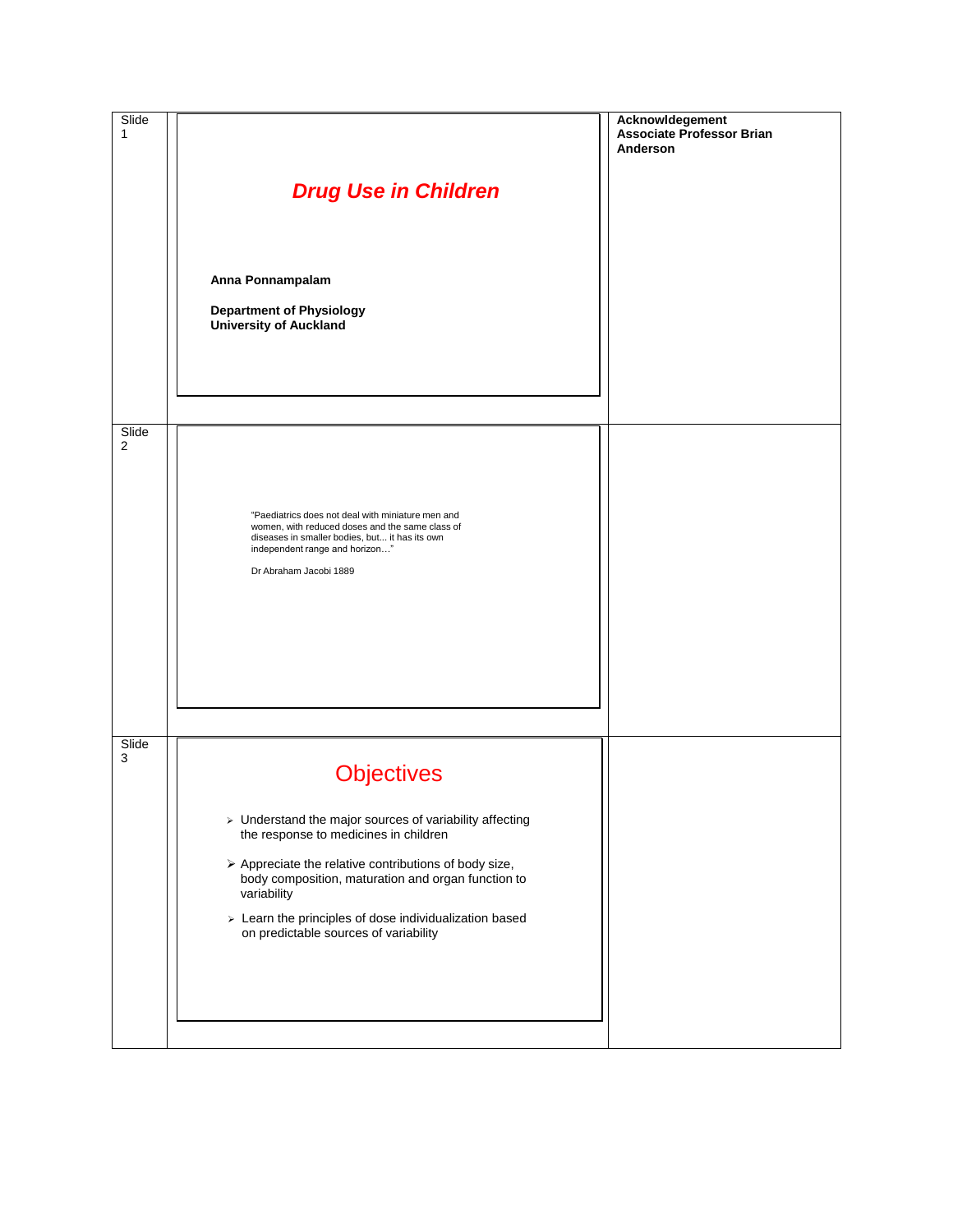| Slide<br>4 | <b>Historical Drug Development in Children</b>                                                                                                                                                                                                                                                                                                                                                                                                                                                                                                                                                                                                                                                                                                                                 |  |
|------------|--------------------------------------------------------------------------------------------------------------------------------------------------------------------------------------------------------------------------------------------------------------------------------------------------------------------------------------------------------------------------------------------------------------------------------------------------------------------------------------------------------------------------------------------------------------------------------------------------------------------------------------------------------------------------------------------------------------------------------------------------------------------------------|--|
|            | Colic<br>diarrhea,<br>ilcohol<br>cholera, and<br>(8.5%)<br>morphine (1/8<br>teething<br>grain)<br>ARY'S FRIEND<br>TOTT'S<br>THING<br>CORDIAL                                                                                                                                                                                                                                                                                                                                                                                                                                                                                                                                                                                                                                   |  |
| Slide<br>5 |                                                                                                                                                                                                                                                                                                                                                                                                                                                                                                                                                                                                                                                                                                                                                                                |  |
|            | <b>Foetal Drug Exposure</b><br><b>Adverse Effects</b>                                                                                                                                                                                                                                                                                                                                                                                                                                                                                                                                                                                                                                                                                                                          |  |
|            | · lithium, carbimazole Goitre<br>• tetracycline Abnormal teeth/bones<br>• NSAIDs Closure of ductus arteriosus<br>• ethanol Foetal alcohol syndrome<br>• nicotine Low birth weight, increased<br>mortality<br>• Methadone Withdrawal syndrome                                                                                                                                                                                                                                                                                                                                                                                                                                                                                                                                   |  |
| Slide<br>6 | <b>Drug Therapy in Pediatric Patients</b>                                                                                                                                                                                                                                                                                                                                                                                                                                                                                                                                                                                                                                                                                                                                      |  |
|            | Inadequate research data currently exists for prescribers to ensure safe<br>dosing for infants/children.<br>$\rightarrow$ Two thirds of drugs <i>used</i> in pediatrics have never been <i>tested</i> in pediatric<br>patients<br>Best Pharmaceuticals for Children Act (2002)<br>Pediatric Research Equity Act of 2003<br>20 % of drugs were <i>ineffective</i> for children (even though they were<br>effective for adults)<br>30 % of drugs caused unanticipated side effects, some of which were<br>potentially lethal<br>20 % of drugs required dosages different from those that had been<br>extrapolated from dosages used in adults<br>These laws were permanently reauthorized as part of the<br>FDA Safety and Innovation Act (FDASIA) of 2012<br>6<br>MPinson_wi_16 |  |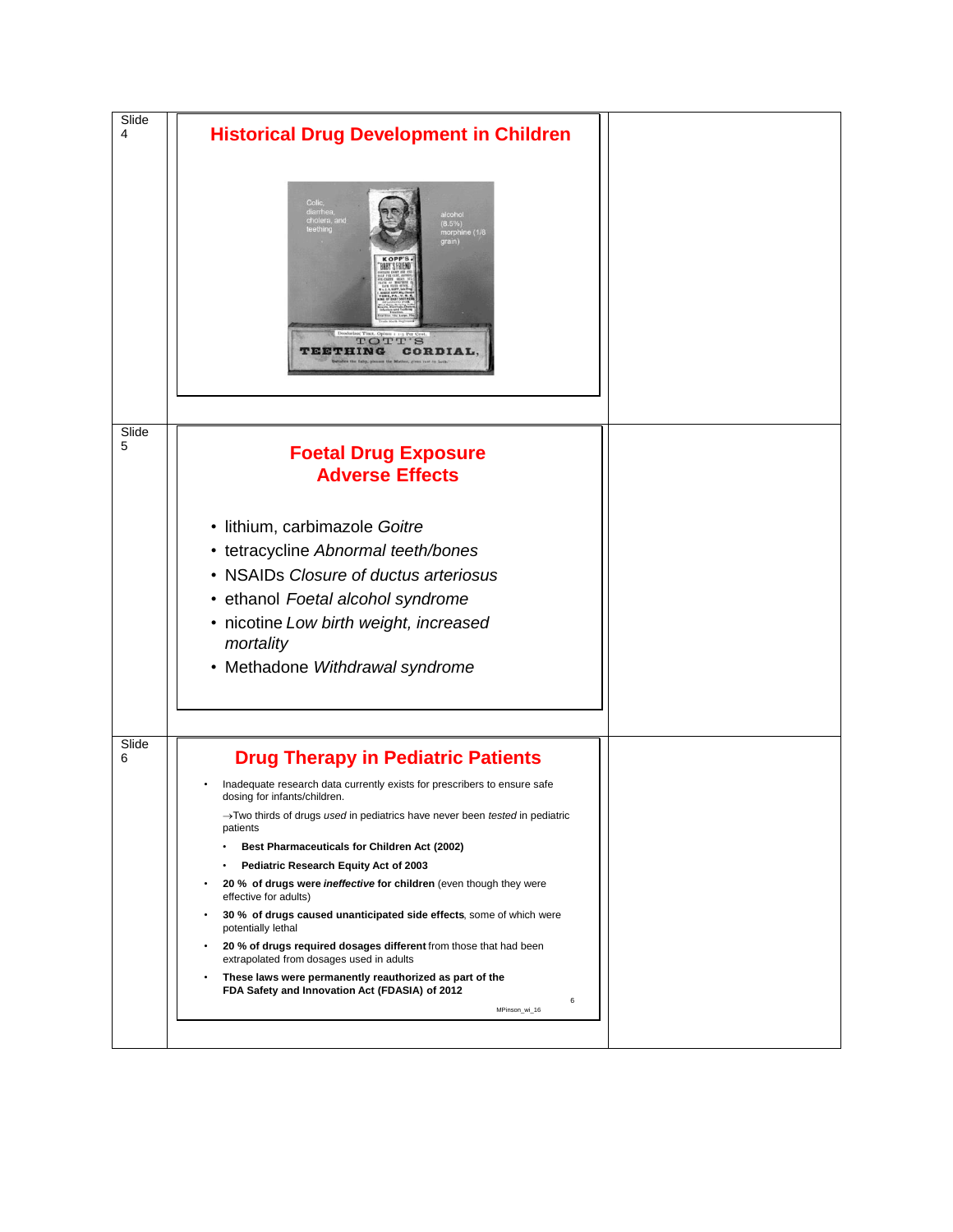| Slide          |                                                                                                      |  |
|----------------|------------------------------------------------------------------------------------------------------|--|
| $\overline{7}$ | <b>Incidence of</b>                                                                                  |  |
|                | <b>Adverse Drug Events</b>                                                                           |  |
|                | • Medication error rate: pediatric error rates                                                       |  |
|                | approximately equal to adult error rates                                                             |  |
|                | • Errors in pediatrics are 3 times more likely to be<br>associated with a potential ADE              |  |
|                | • Neonatal ICU: patient group with highest error and                                                 |  |
|                | potential ADE rate                                                                                   |  |
|                | • 74% of errors and 79% of potential ADEs occur in                                                   |  |
|                | ordering phase                                                                                       |  |
|                | Fortescue E, et al. Pediatrics. 2003;111(4 pt 1):722-9.<br>Kaushal R, et al. JAMA. 2001;285:2114-20. |  |
|                |                                                                                                      |  |
| Slide          |                                                                                                      |  |
| 8              | <b>Reasons for Increased Risk</b>                                                                    |  |
|                |                                                                                                      |  |
|                | • Different and changing pharmacokinetic<br>parameters                                               |  |
|                | • Lack of pediatric formulations, dosage                                                             |  |
|                | forms, guidelines                                                                                    |  |
|                | • Calculation errors                                                                                 |  |
|                | • Inconsistent measurement of preparations                                                           |  |
|                | • Problems with drug delivery systems                                                                |  |
|                |                                                                                                      |  |
|                |                                                                                                      |  |
|                |                                                                                                      |  |
| Slide<br>9     |                                                                                                      |  |
|                | <b>Pediatric and Neonatal Pharmacokinetics</b>                                                       |  |
|                | • One size doesn't fit all                                                                           |  |
|                | - Preterm neonates (<36 weeks' gestation)                                                            |  |
|                | - Full-term neonates (birth to 30 days)                                                              |  |
|                | $-$ Infants (1-12 months)                                                                            |  |
|                | - Toddlers (1-4 years)<br>- Children (5-12 years)                                                    |  |
|                | - Adolescents (>12 years)                                                                            |  |
|                |                                                                                                      |  |
|                |                                                                                                      |  |
|                |                                                                                                      |  |
|                |                                                                                                      |  |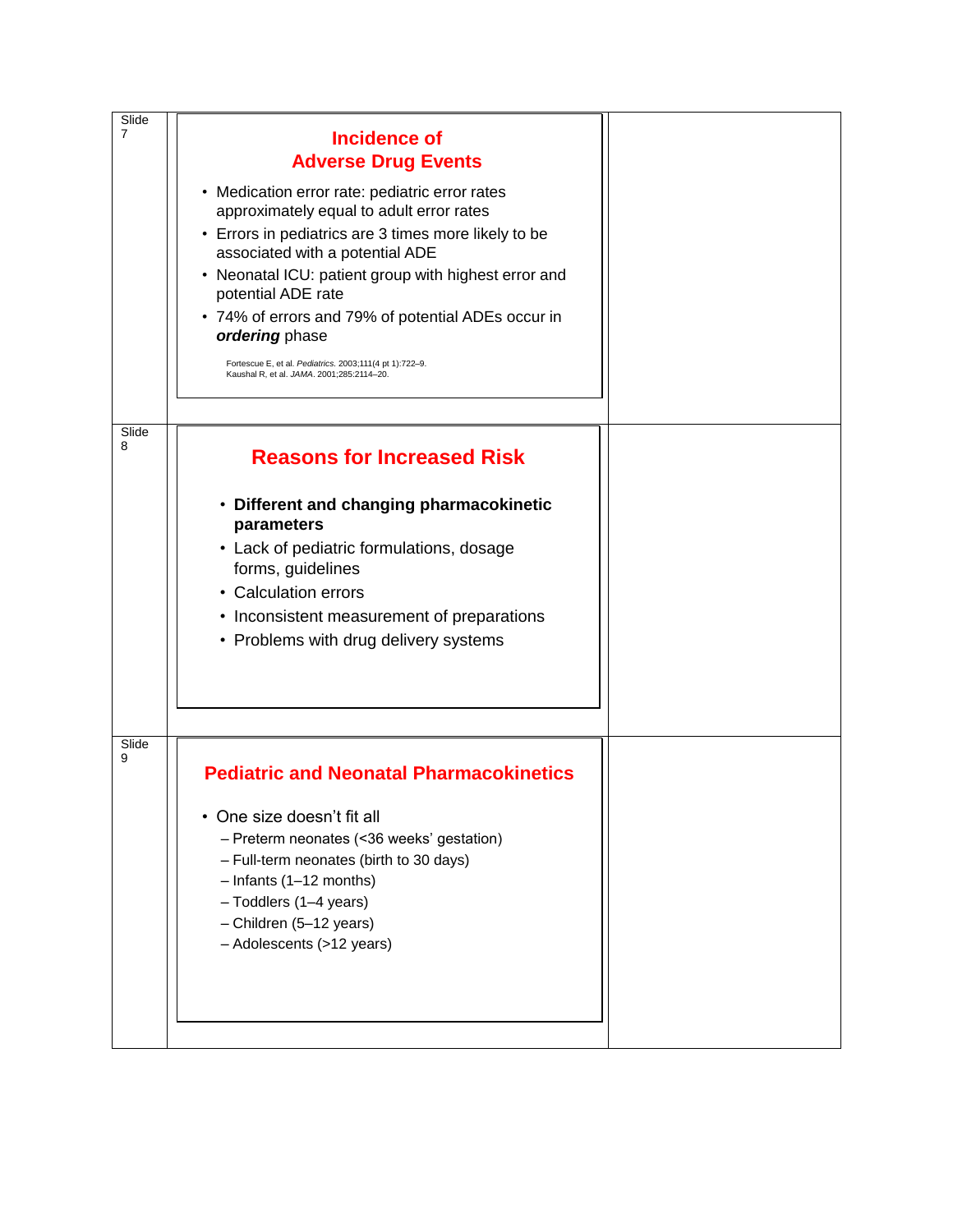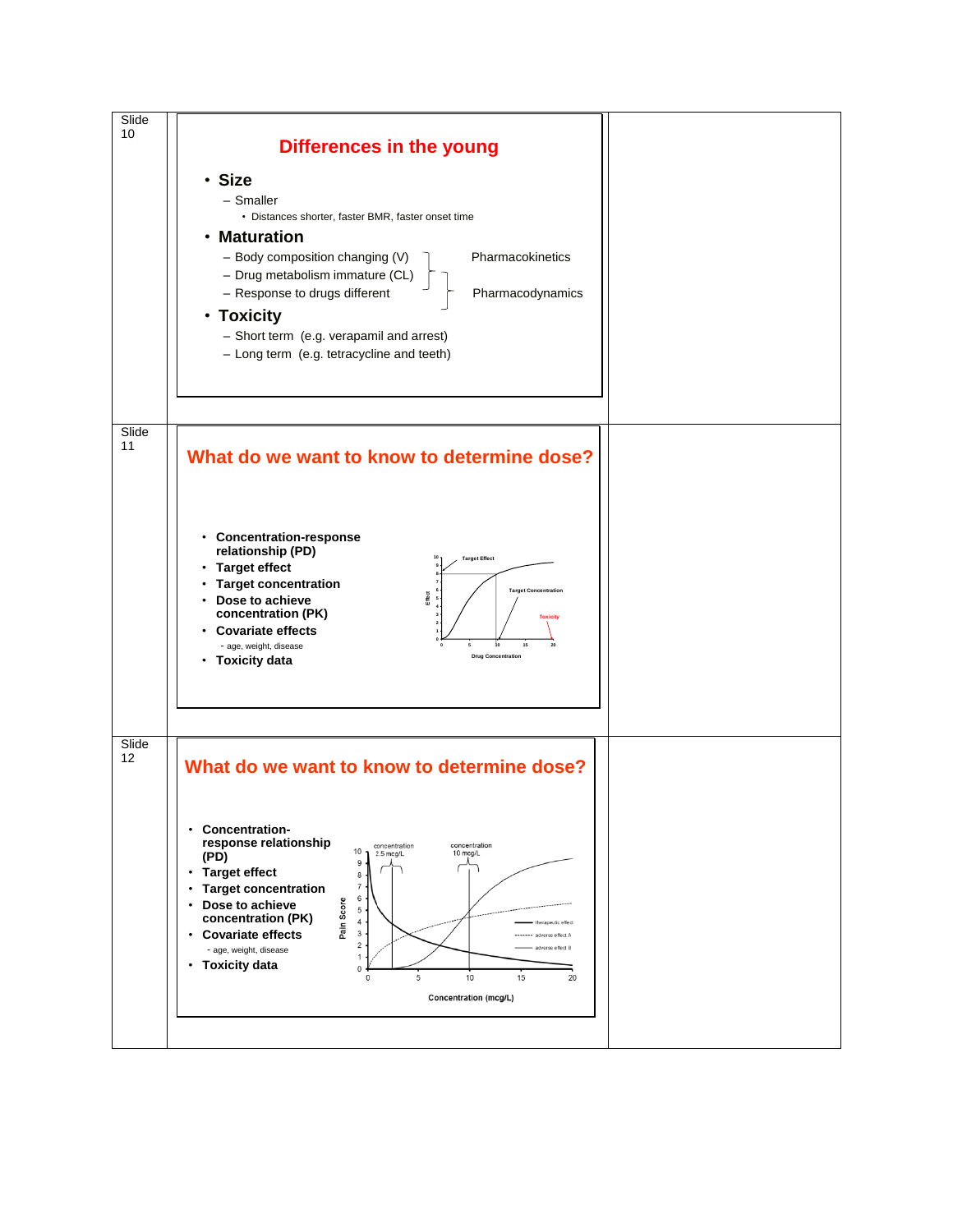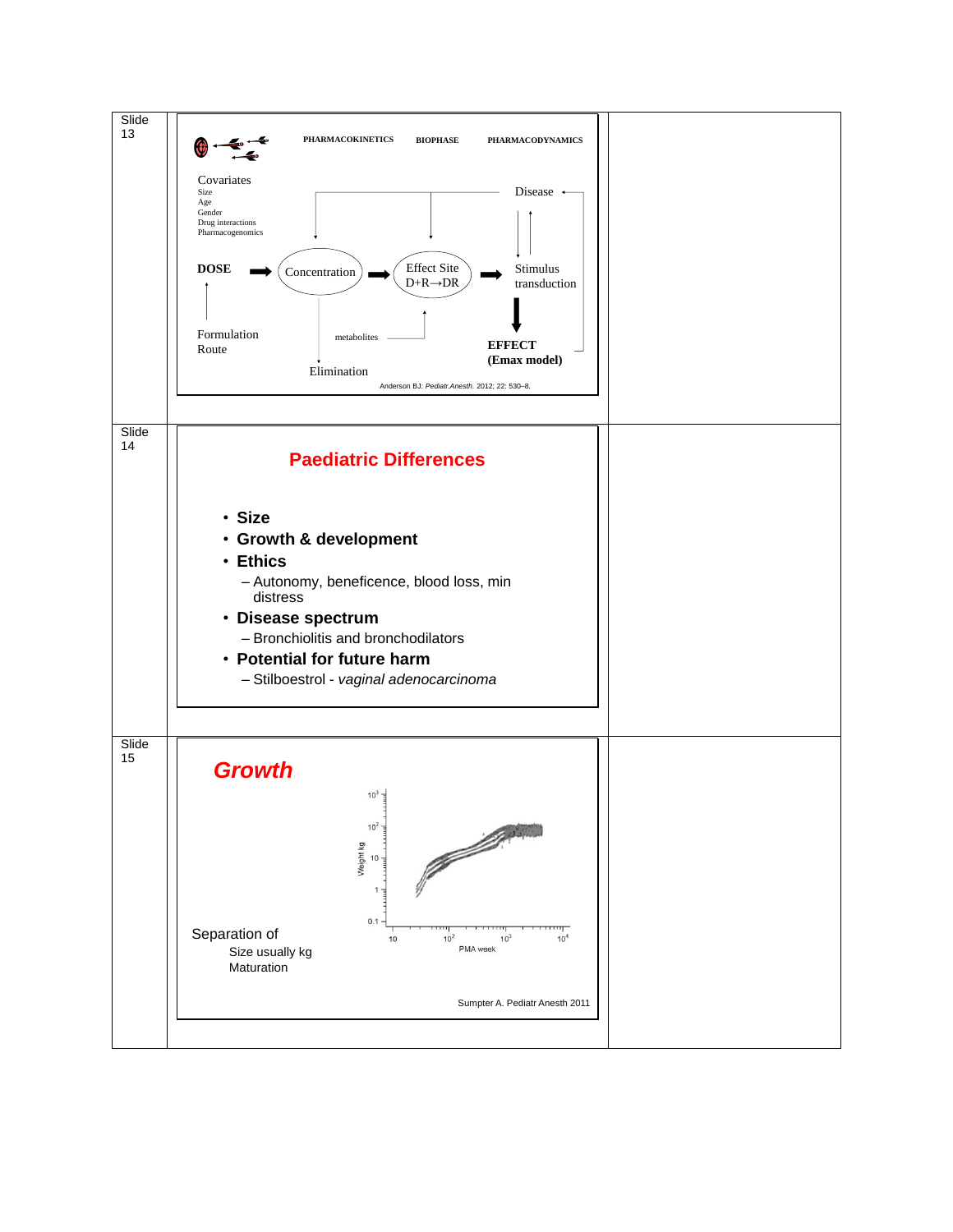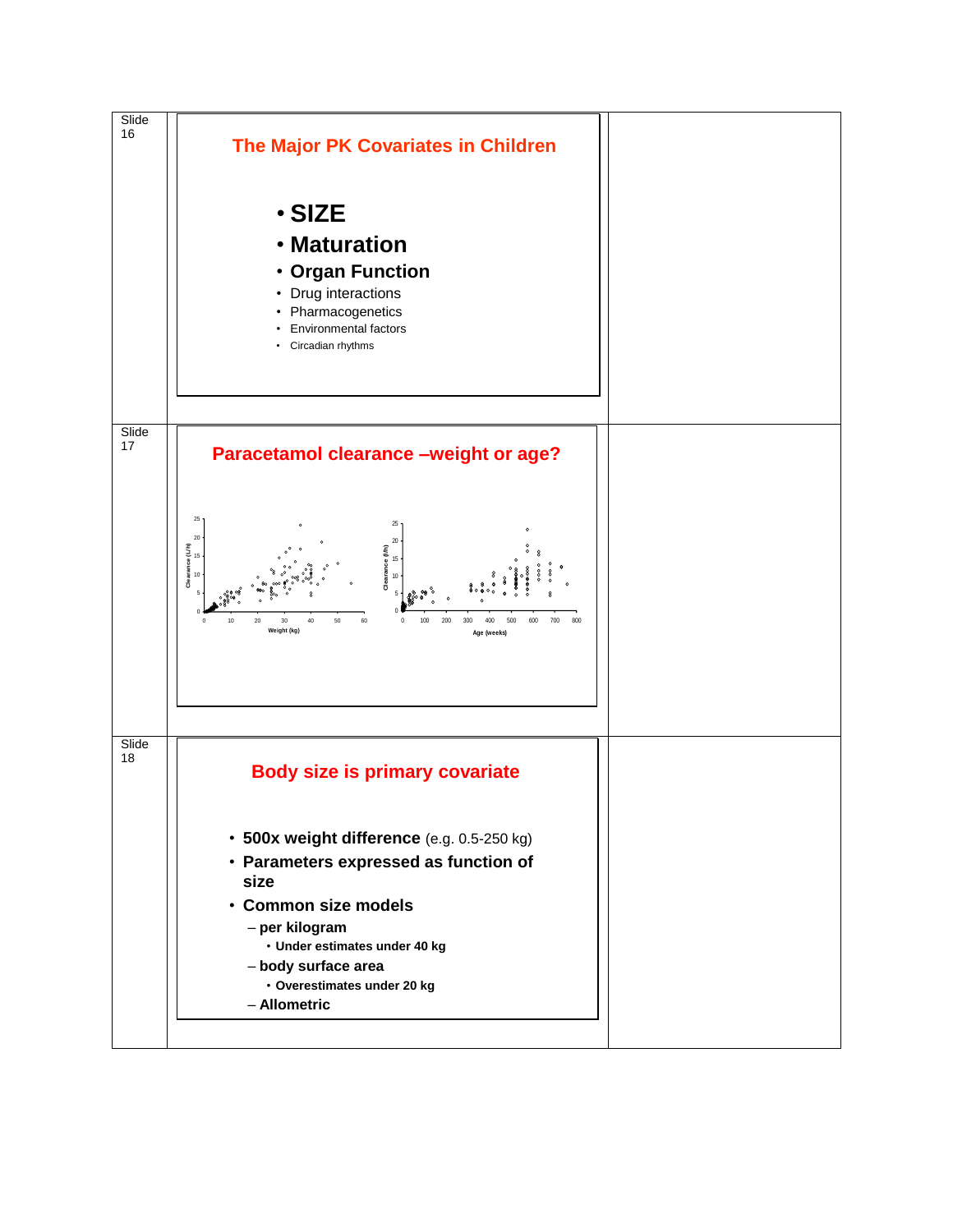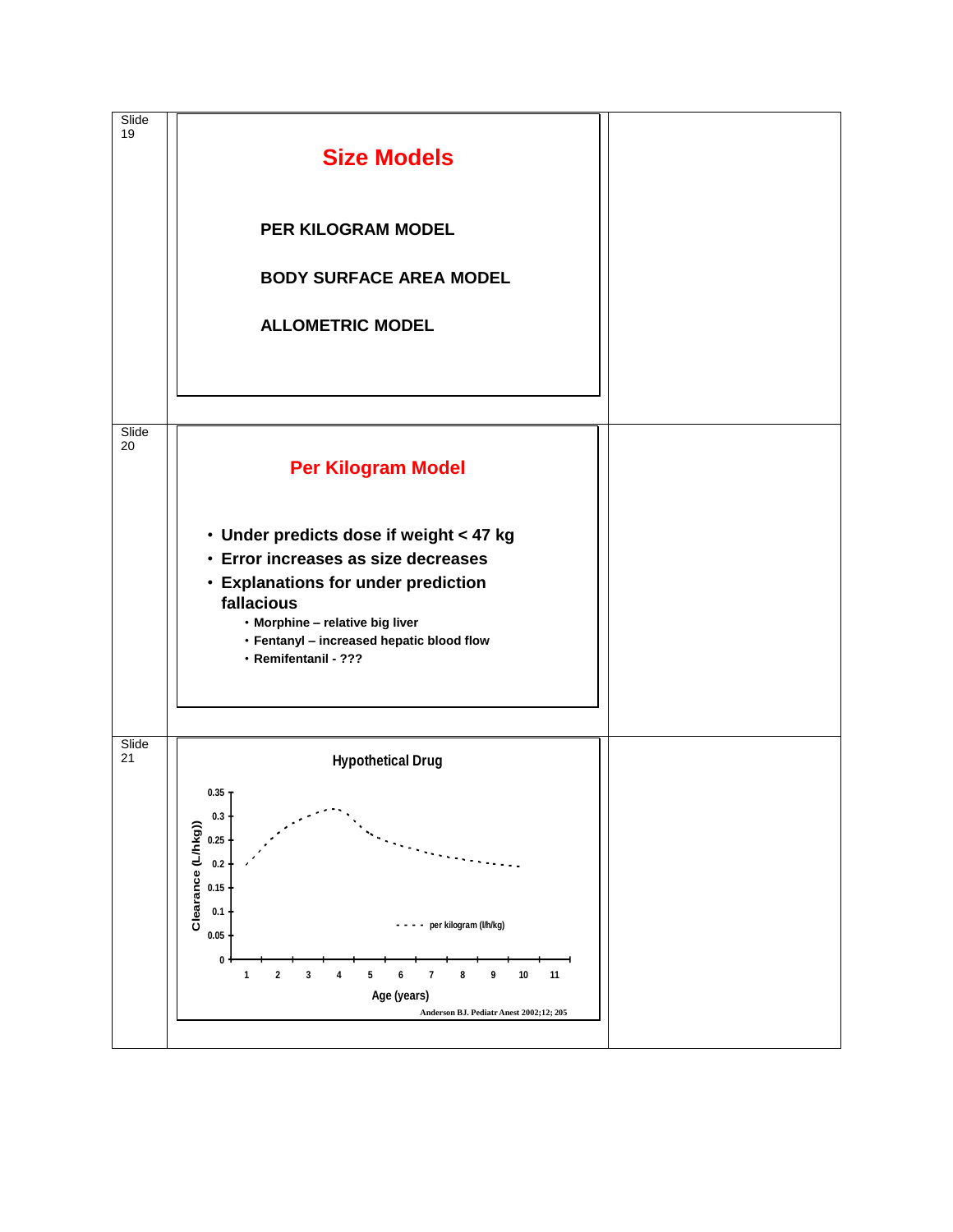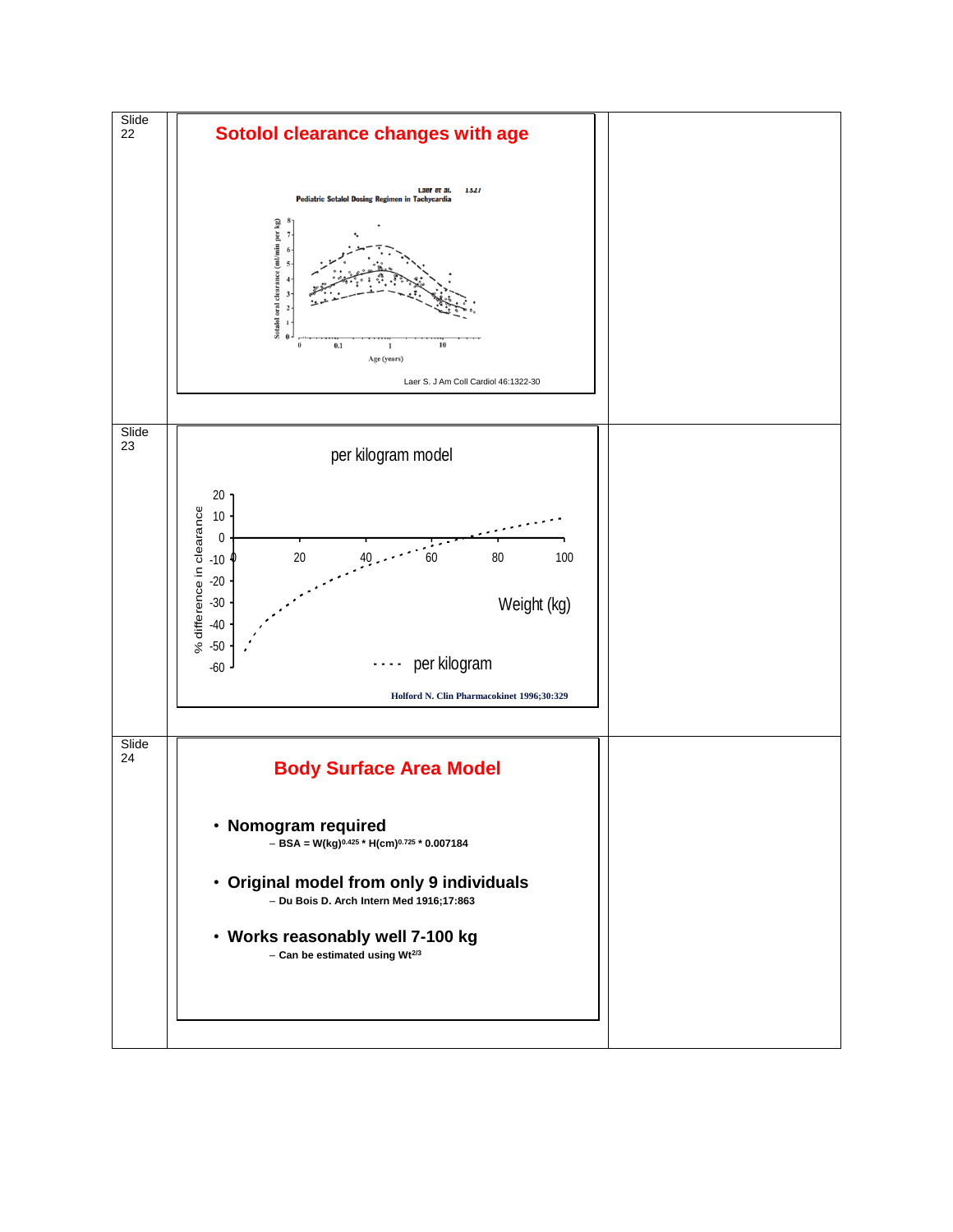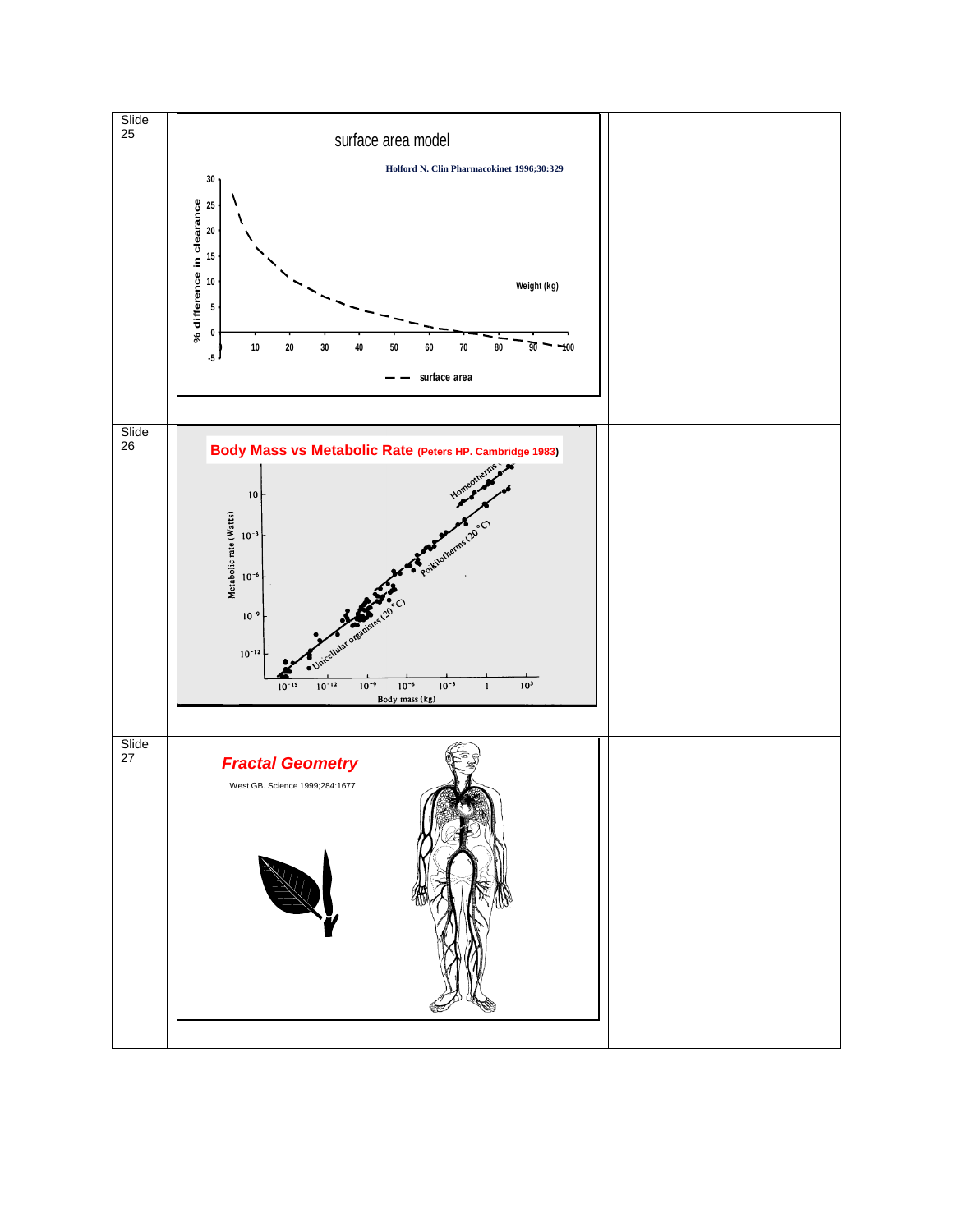![](_page_9_Figure_0.jpeg)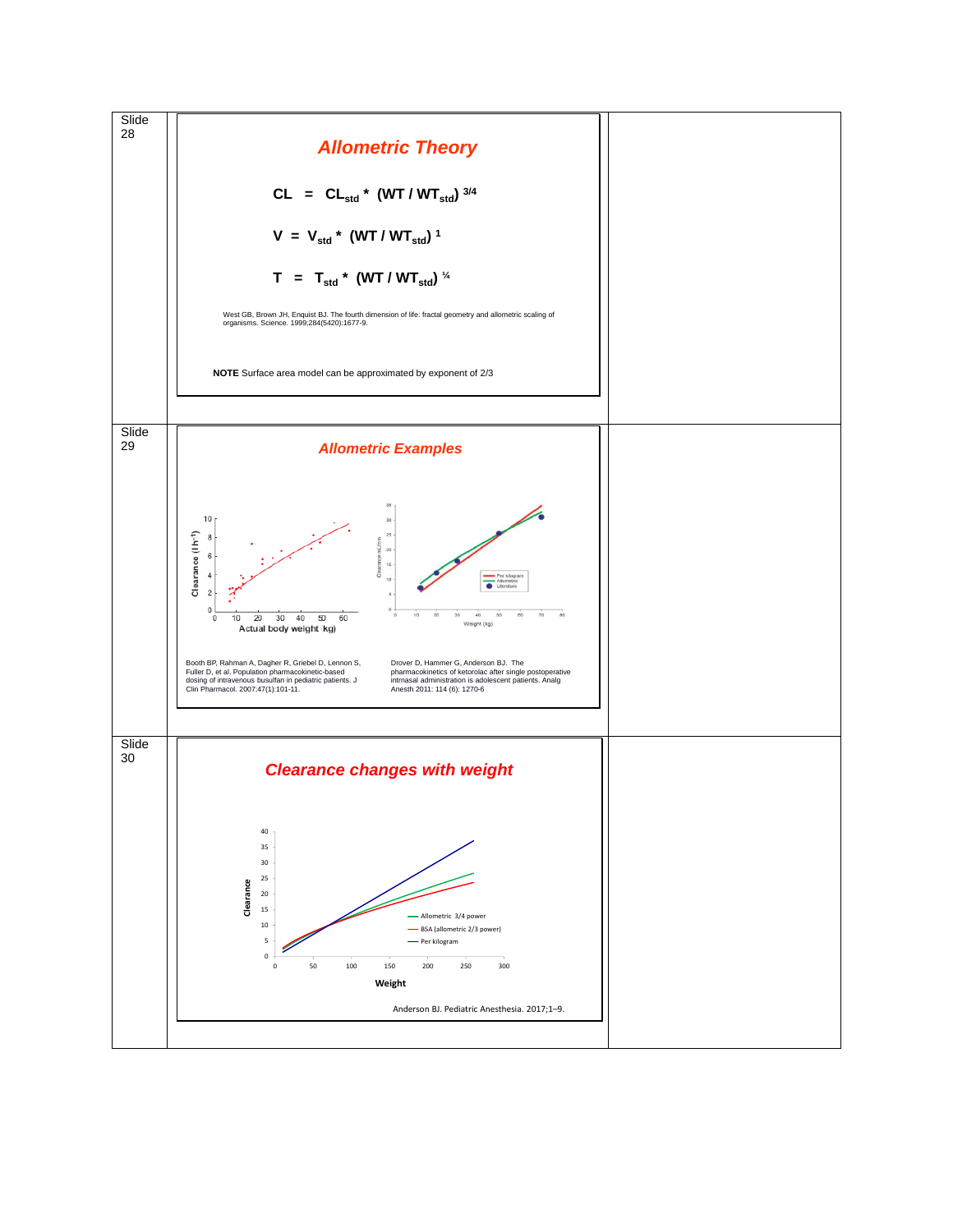![](_page_10_Figure_0.jpeg)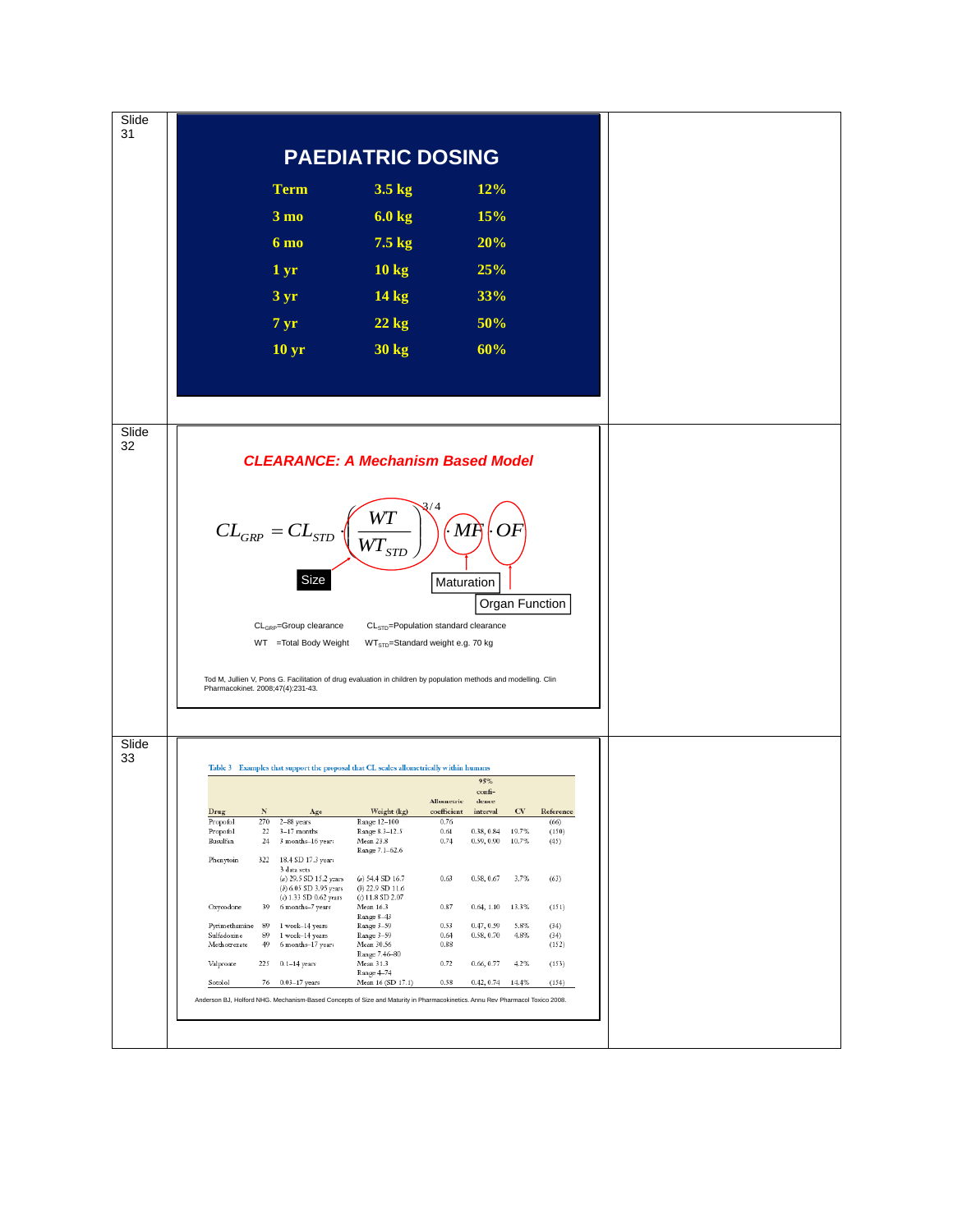![](_page_11_Figure_0.jpeg)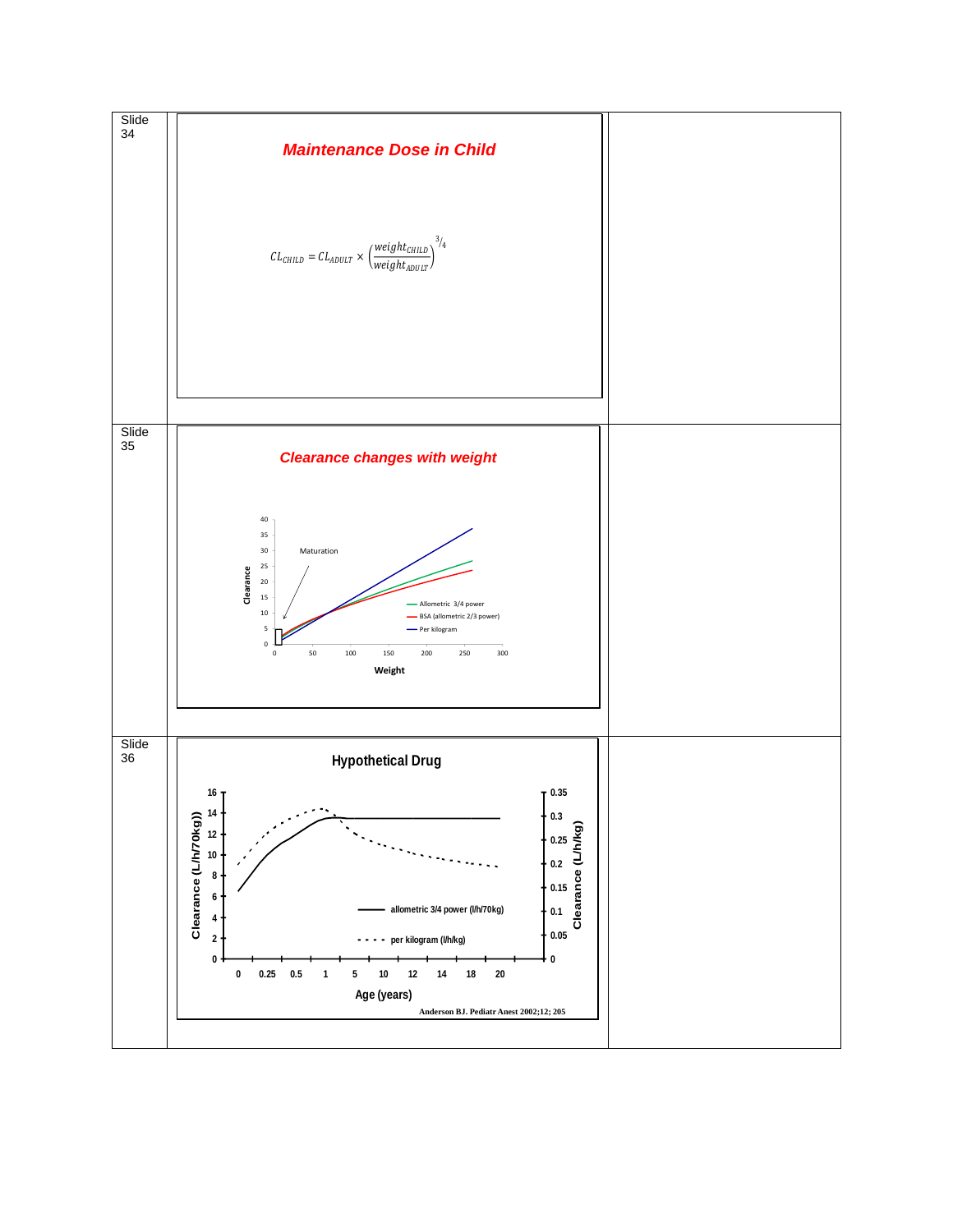![](_page_12_Figure_0.jpeg)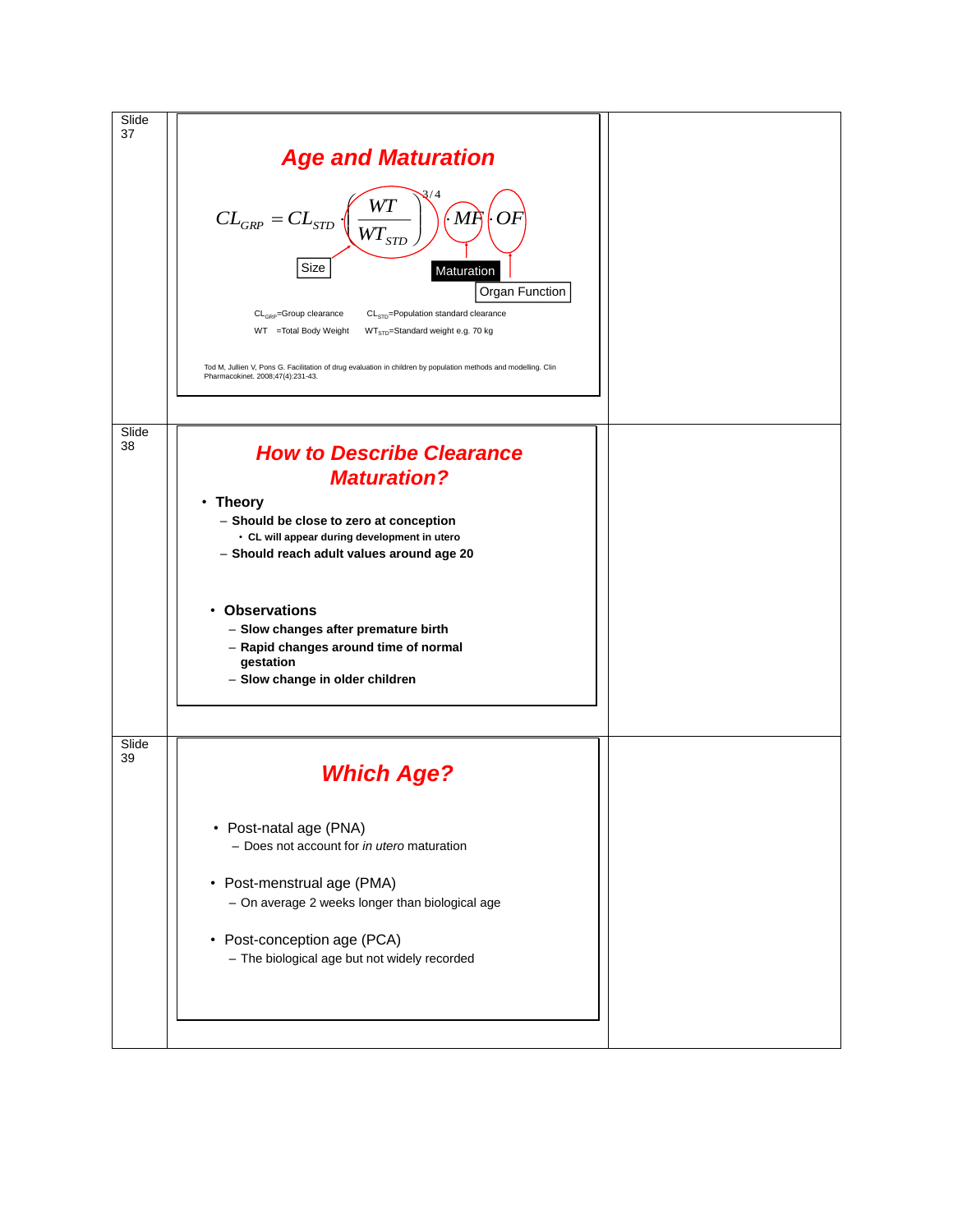![](_page_13_Figure_0.jpeg)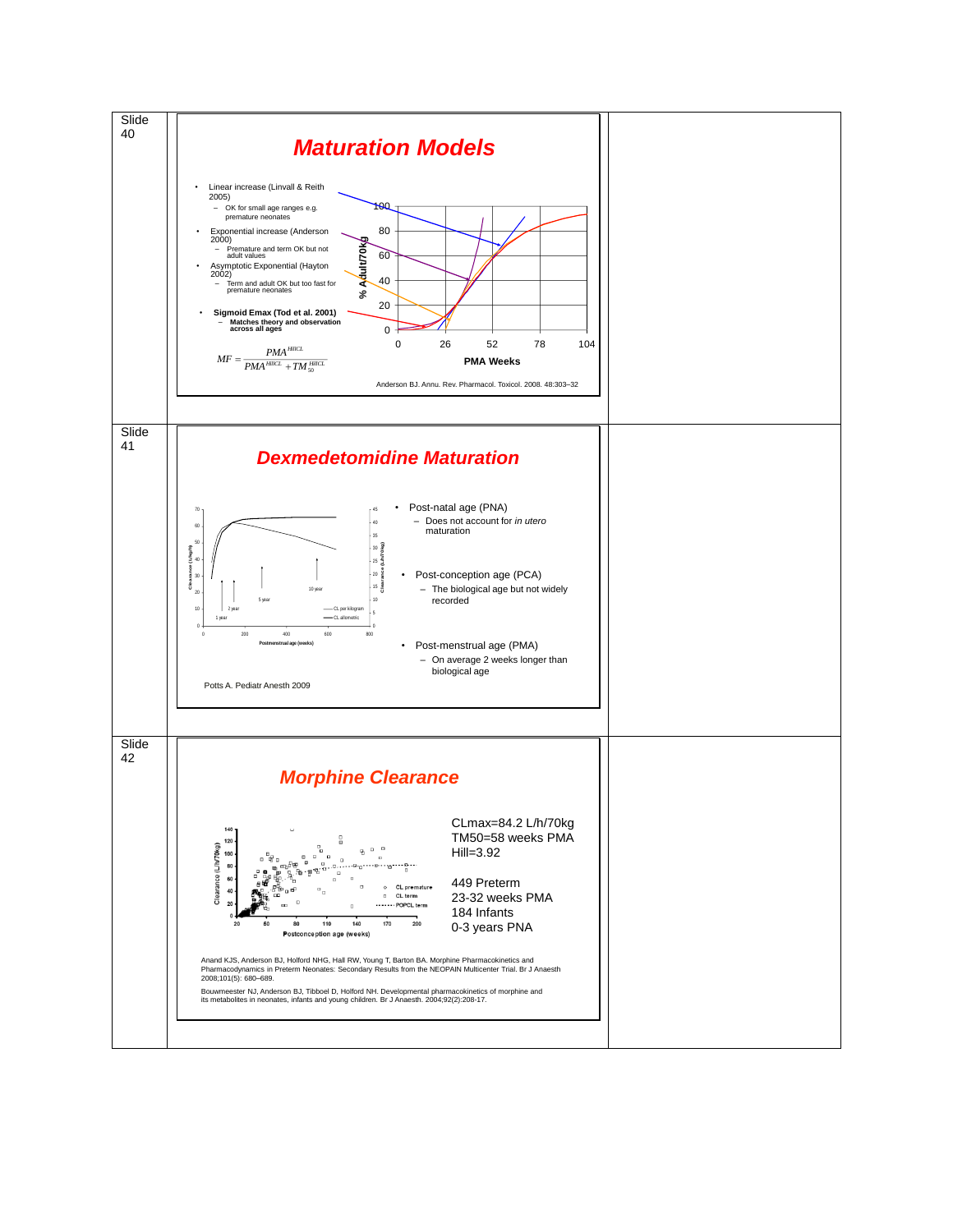![](_page_14_Figure_0.jpeg)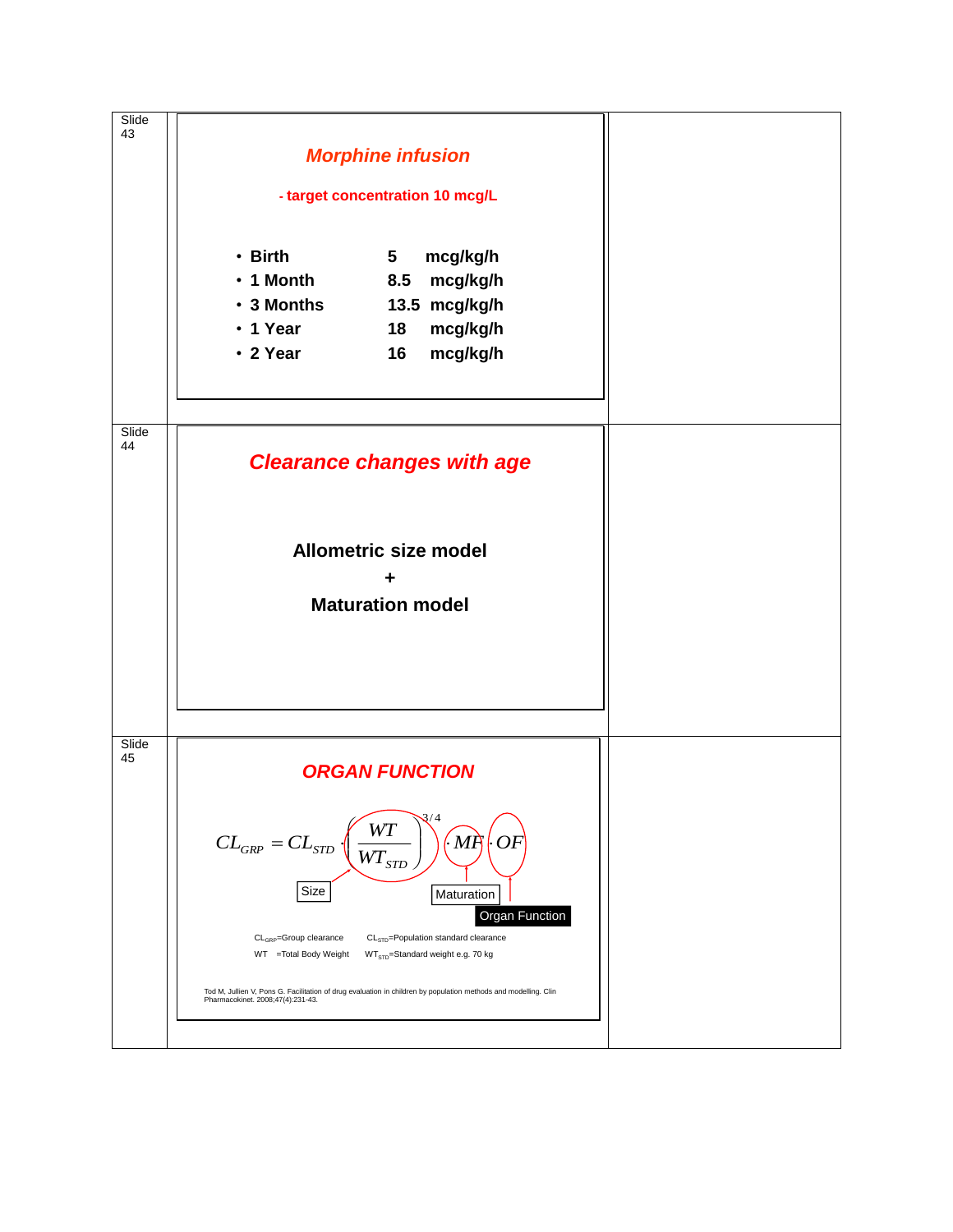![](_page_15_Figure_0.jpeg)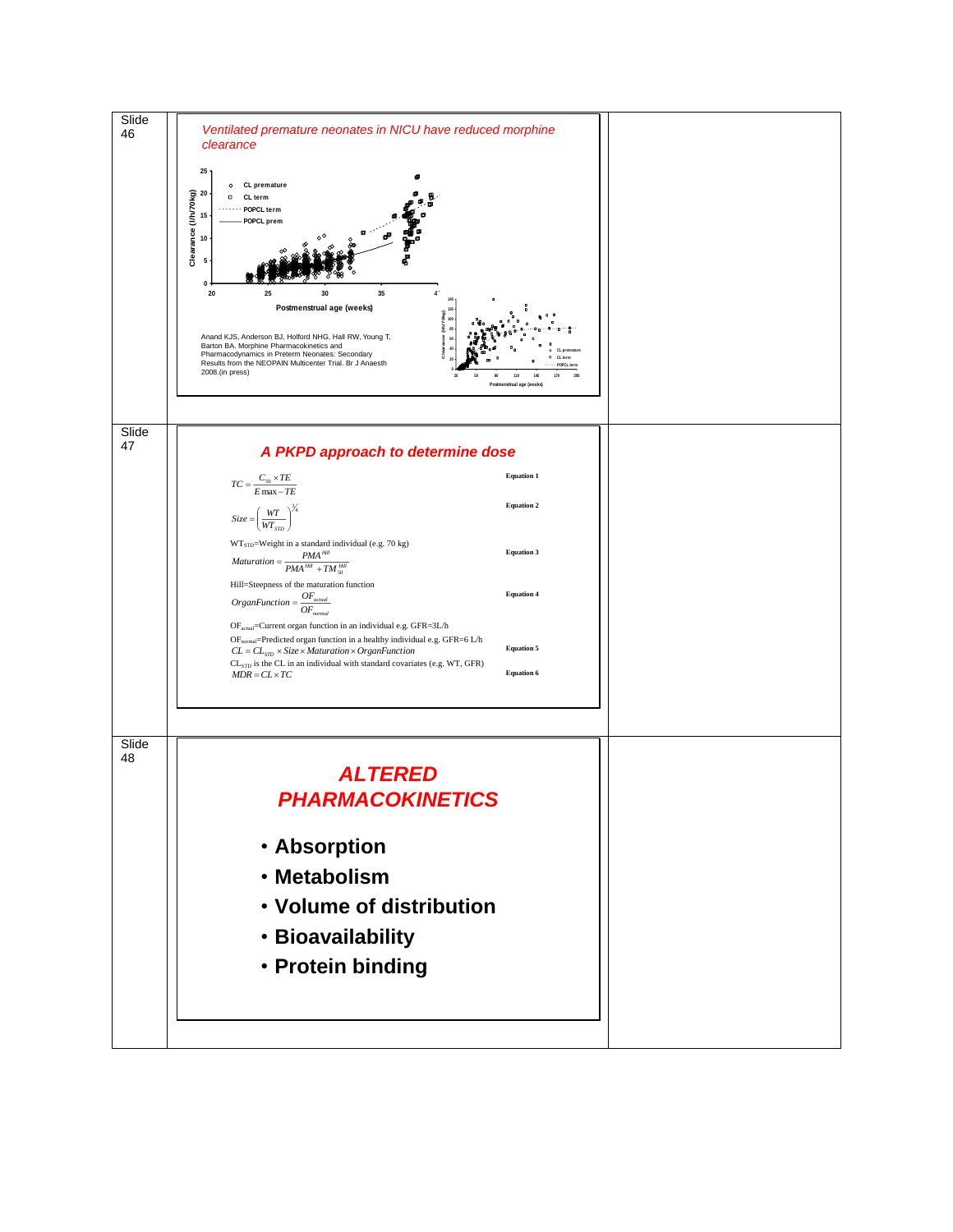![](_page_16_Figure_0.jpeg)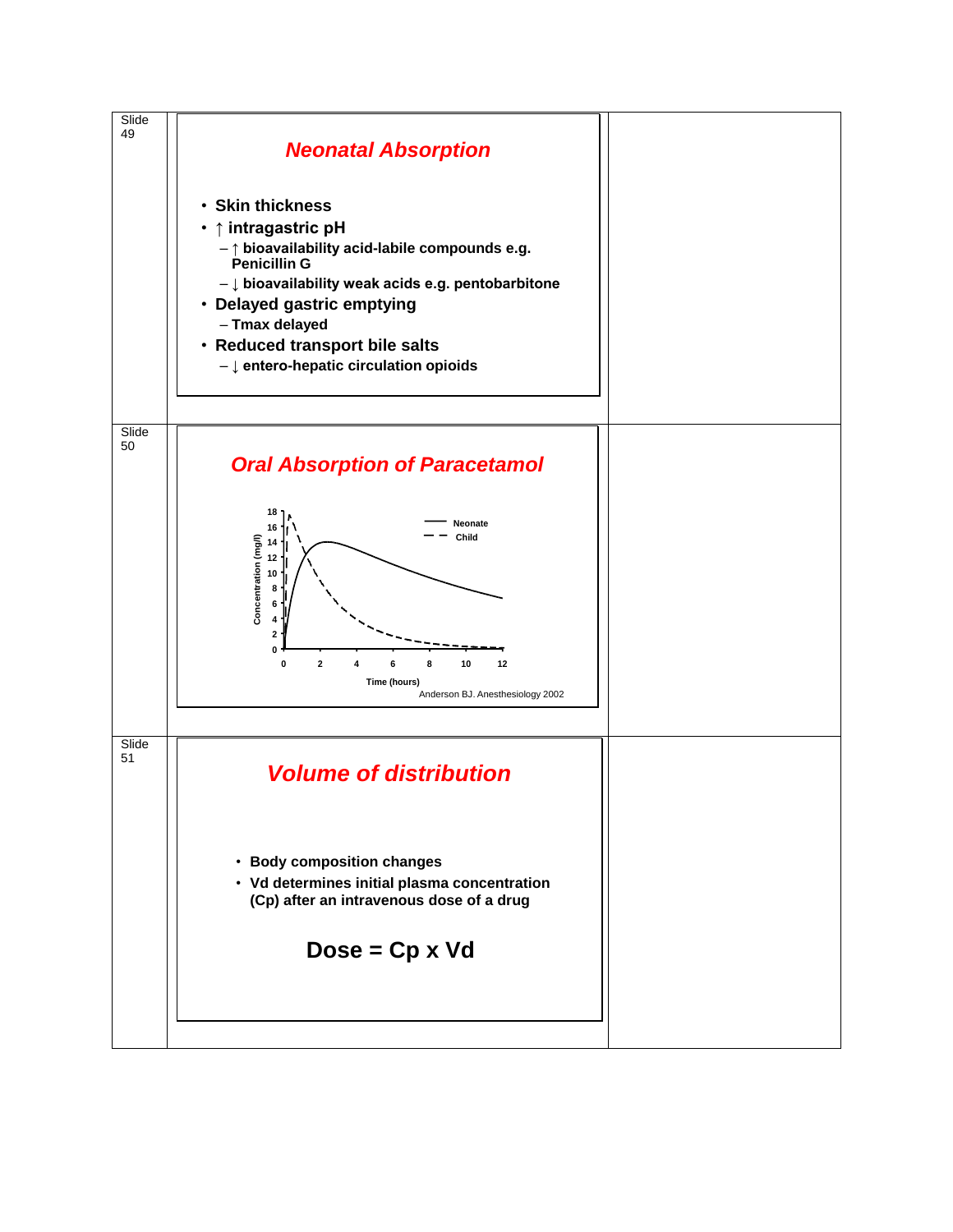![](_page_17_Figure_0.jpeg)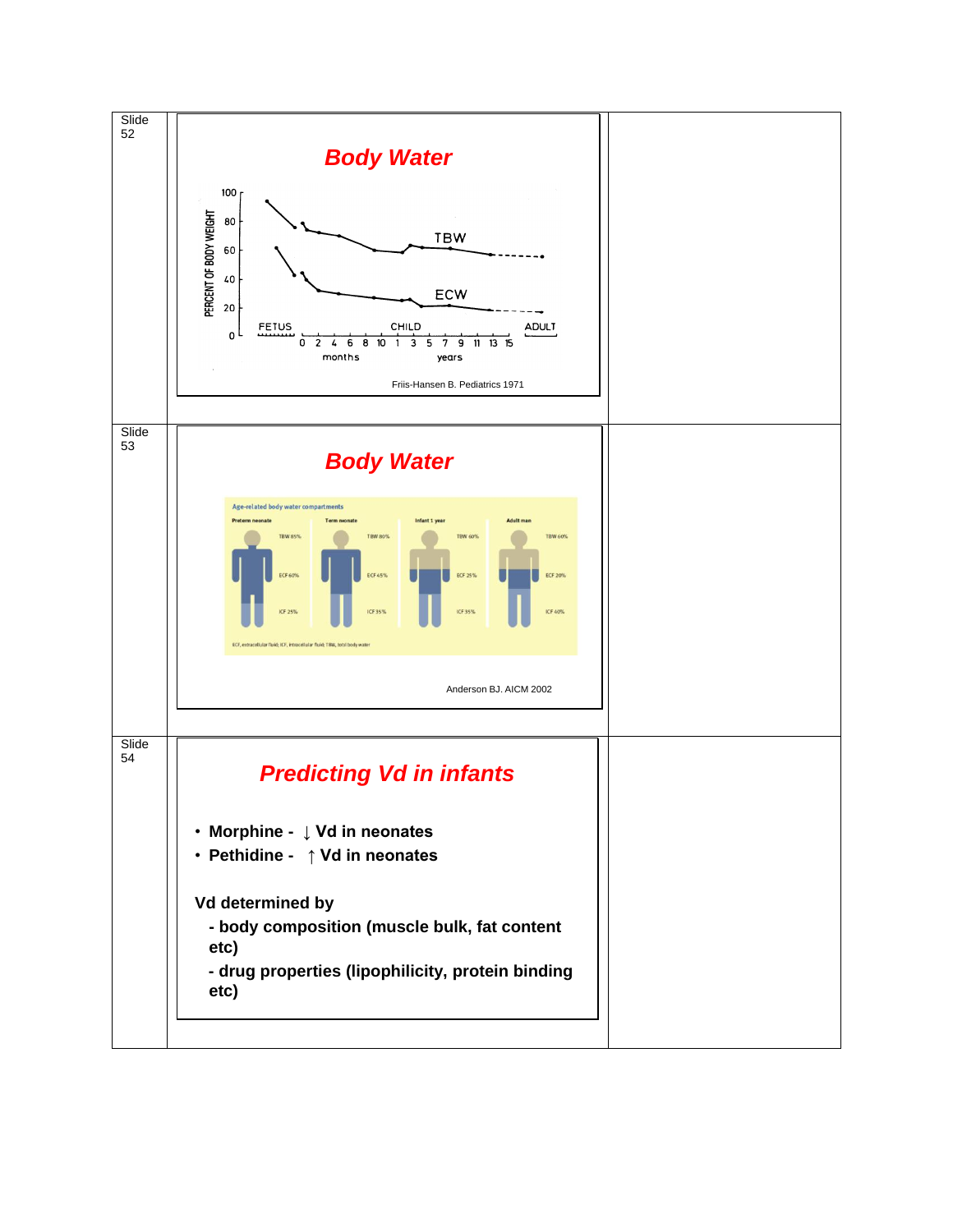![](_page_18_Figure_0.jpeg)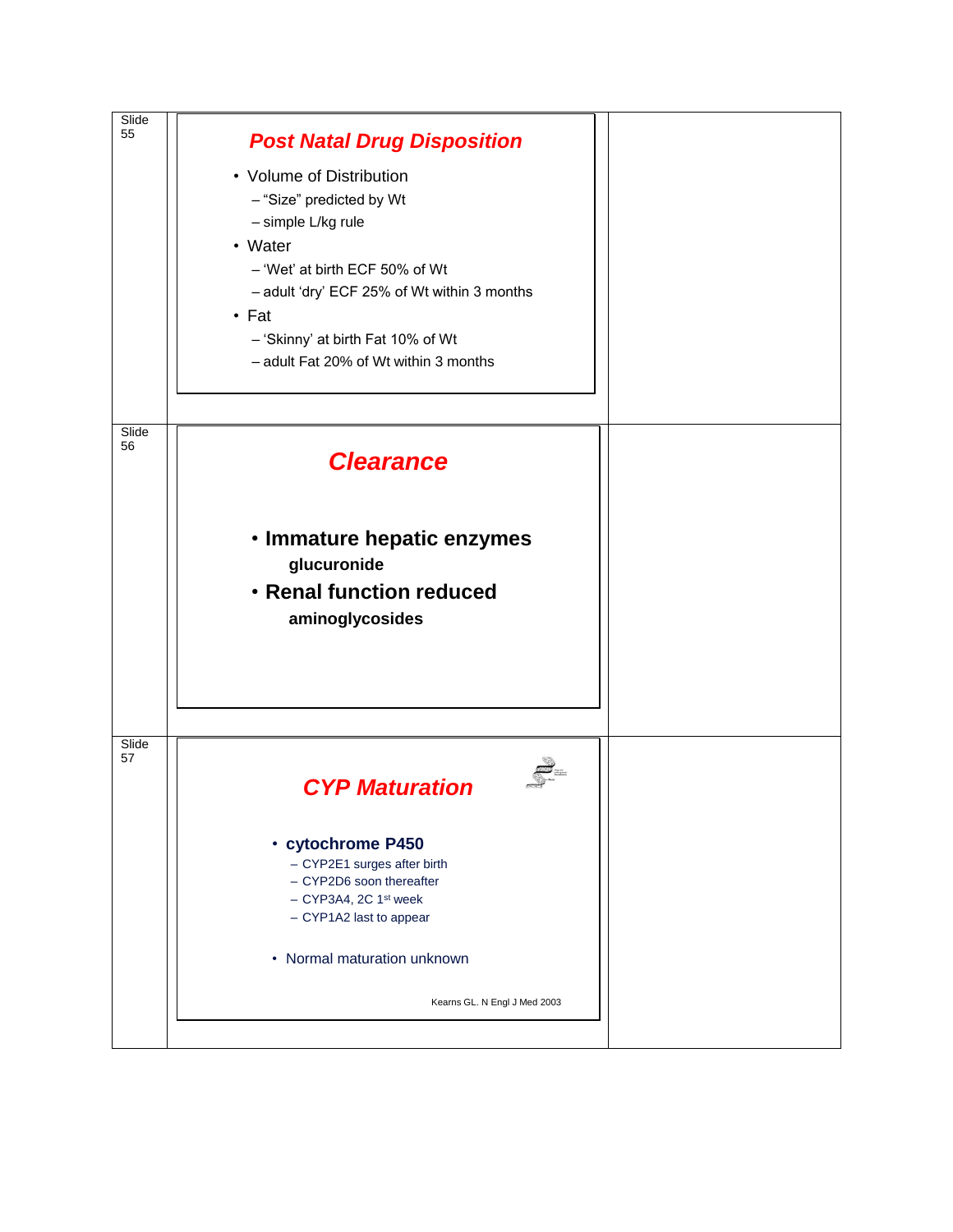![](_page_19_Figure_0.jpeg)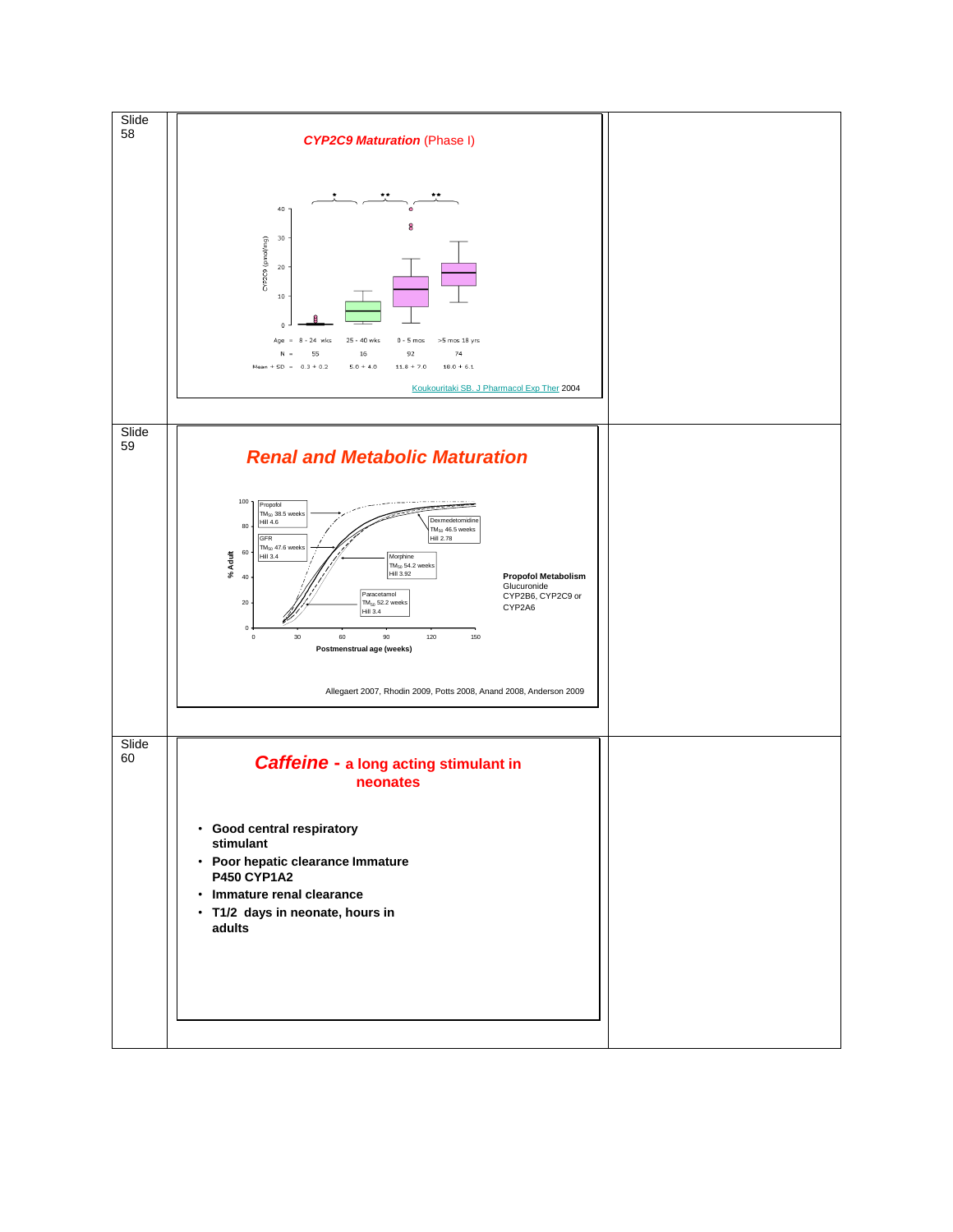![](_page_20_Figure_0.jpeg)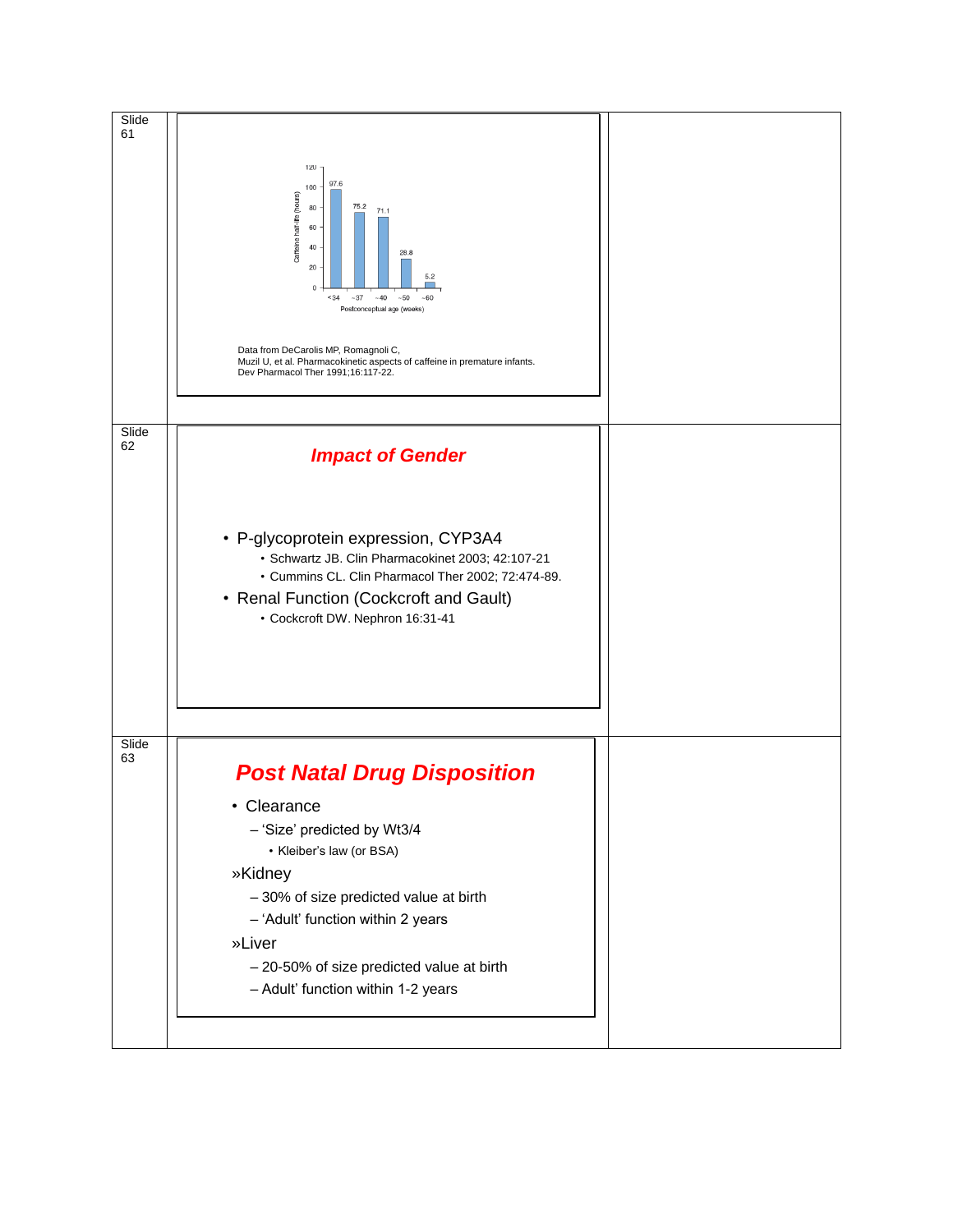| Slide<br>64 | <b>Relative Bioavailability</b><br>How much drug available?<br>Varies with age<br>• Skin thickness<br><b>Gut bacterial colonisation</b><br>• Enzyme pathways<br>• Rectal insertion height                                                                                                                                                                                                                                                                        |  |
|-------------|------------------------------------------------------------------------------------------------------------------------------------------------------------------------------------------------------------------------------------------------------------------------------------------------------------------------------------------------------------------------------------------------------------------------------------------------------------------|--|
| Slide<br>65 | <b>The Major PK Covariates in</b><br><b>Children</b><br>$\cdot$ SIZE<br>• Maturation<br>• Disease<br>• Drug interactions<br>• Pharmacogenetics<br>• Environmental factors<br>• Circadian rhythms                                                                                                                                                                                                                                                                 |  |
| Slide<br>66 | <b>Body Composition</b><br>• Total body water and ECF are increased in neonates<br>Fat is 3% in a 1.5 kg premature neonate and 12% in a term<br>$\bullet$<br>neonate; this proportion doubles by 4-5 months of age.<br>"Baby fat" is lost when infants start walking and protein mass<br>$\bullet$<br>increases (20% in a term neonate, 50% in an adult)<br>Reduced binding proteins e.g. AAG<br>$\bullet$<br>• Spinal column takes greater proportion body mass |  |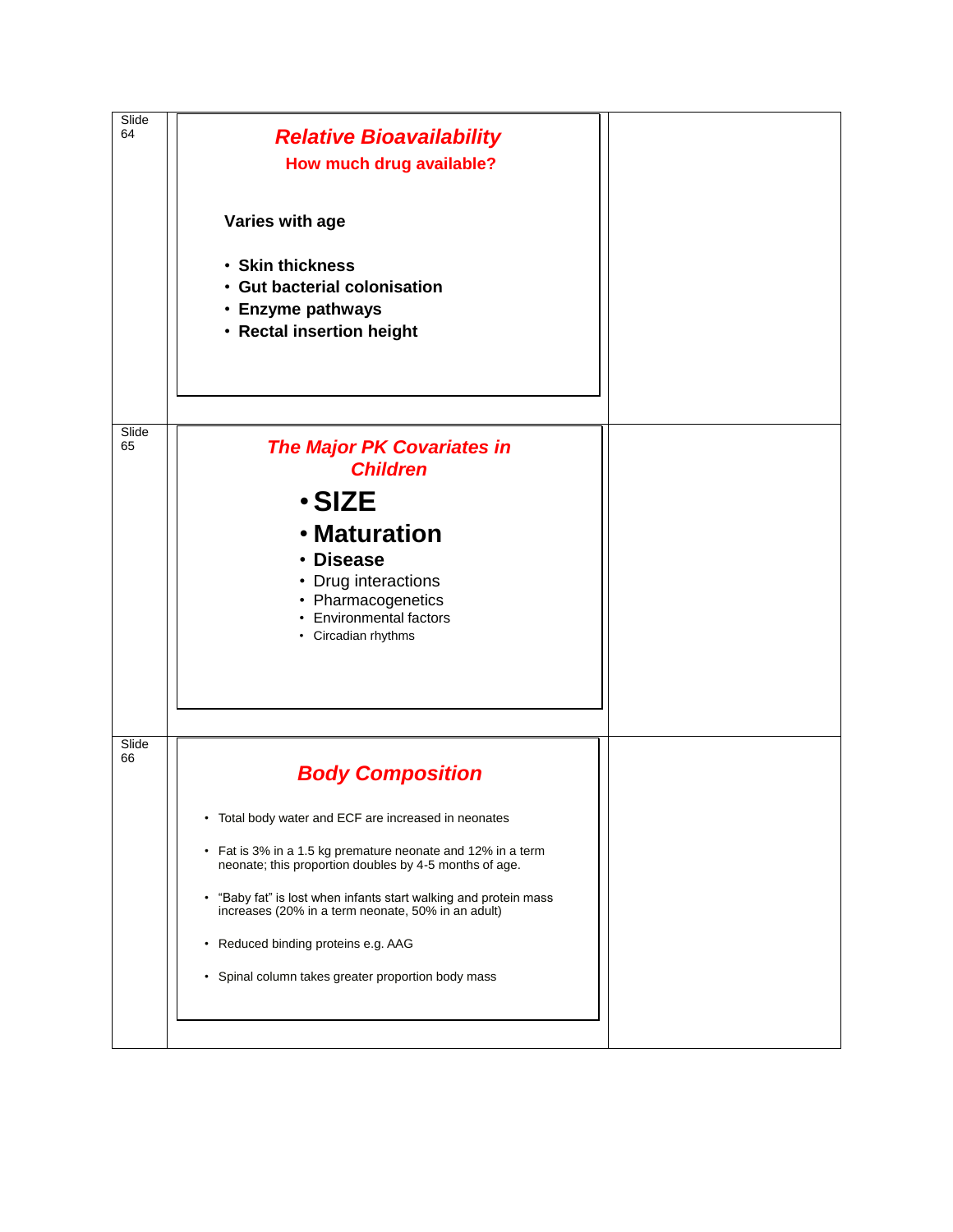![](_page_22_Figure_0.jpeg)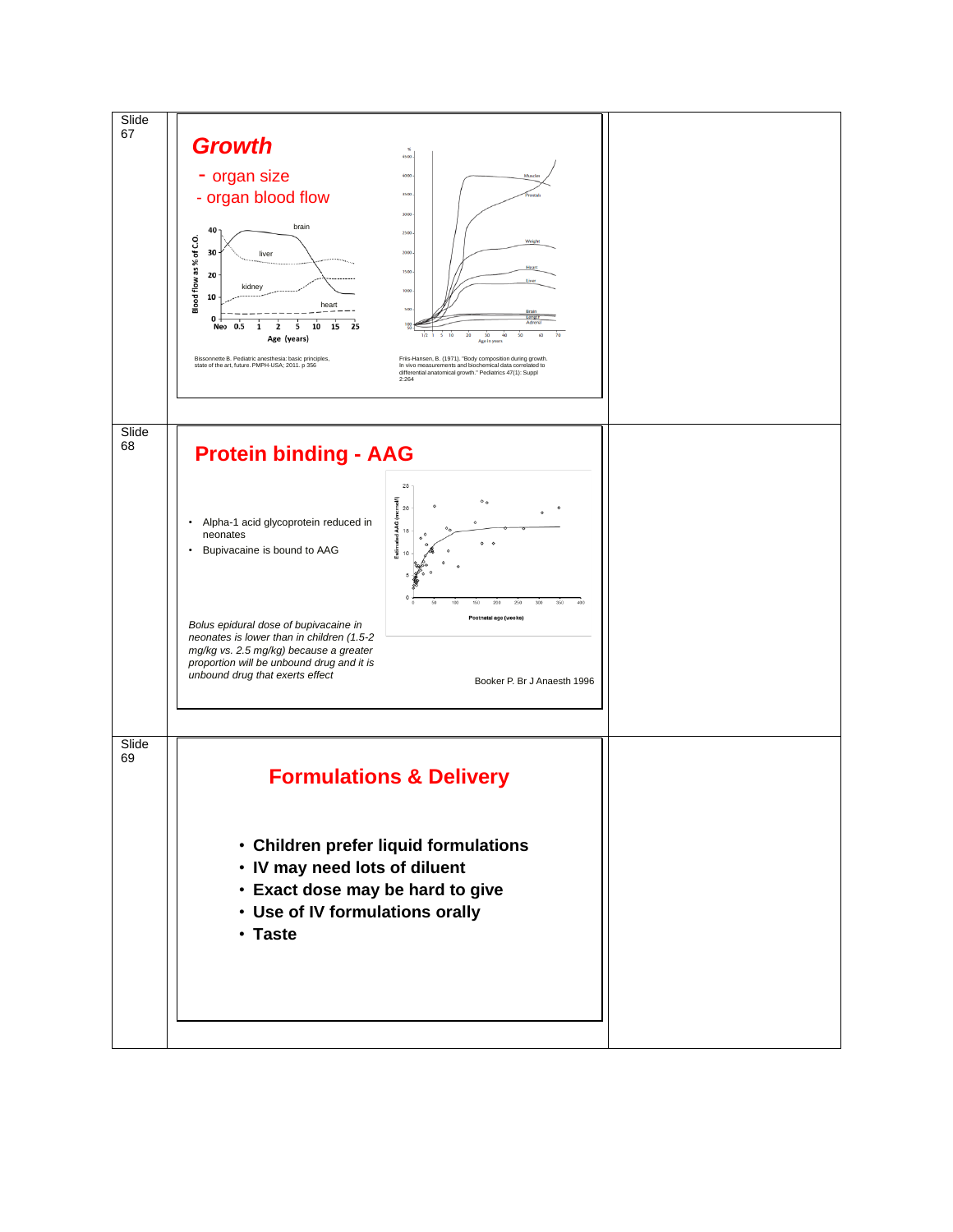![](_page_23_Figure_0.jpeg)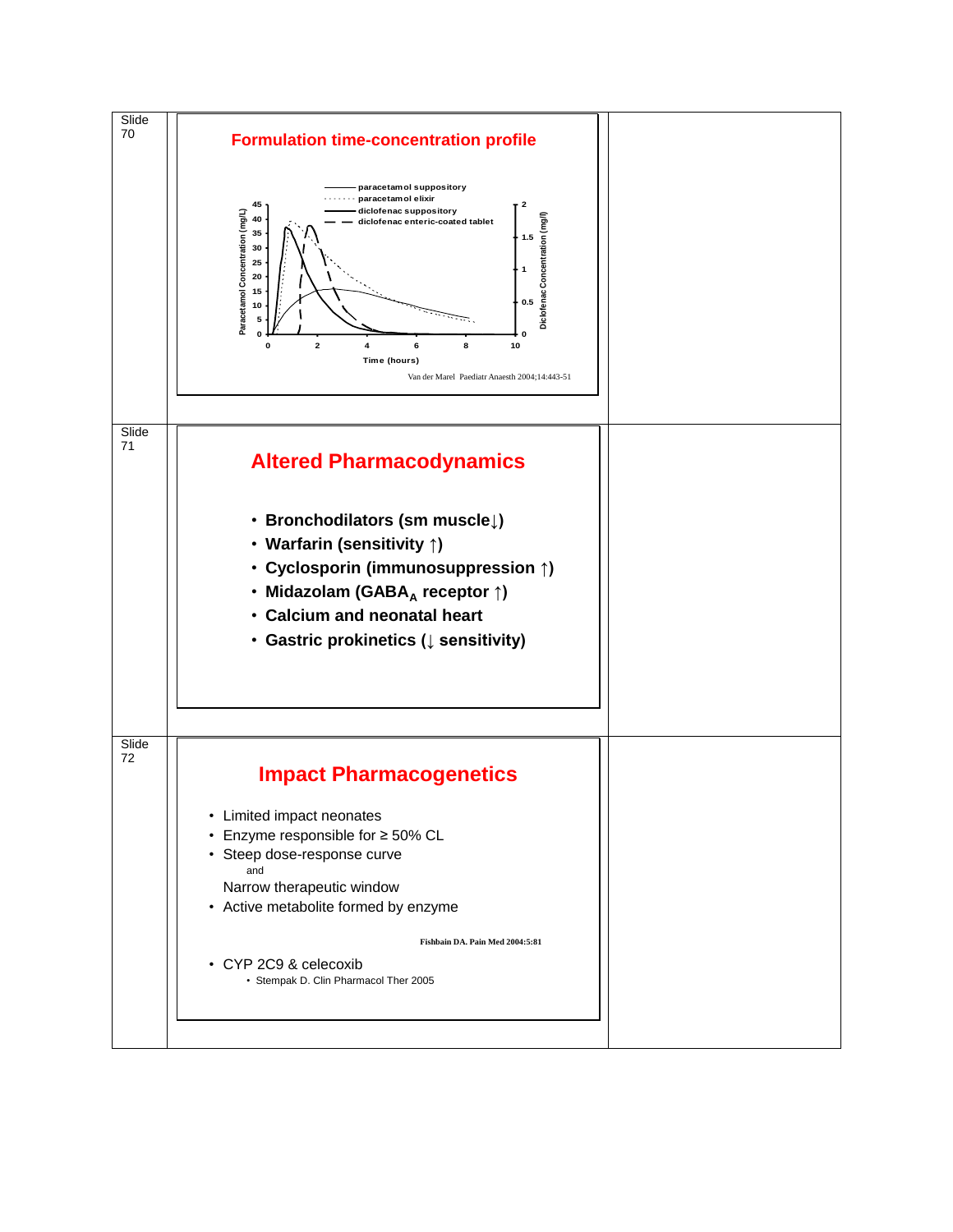| Slide<br>73 | <b>Drugs in breast milk</b><br><b>Neonatal concentration</b>                                                                                                                                     |  |
|-------------|--------------------------------------------------------------------------------------------------------------------------------------------------------------------------------------------------|--|
|             | • How much drug in breast milk<br>(milk/plasma)<br>- Diffusion, ion trapping, lipid partition<br>- Maternal concentration<br>• How much breast milk ingested<br>• Bioavailability<br>• Clearance |  |
| Slide<br>74 | <b>Dosing During Breast Feeding</b>                                                                                                                                                              |  |
|             | • 30-60 min after nursing<br>• 3-4 h before next feed                                                                                                                                            |  |
| Slide<br>75 |                                                                                                                                                                                                  |  |
|             | <b>Summary</b>                                                                                                                                                                                   |  |
|             | -size important - allometric models satisfactory out of infancy                                                                                                                                  |  |
|             | -other covariates contributing to PK variability poorly described                                                                                                                                |  |
|             | -PK maturation over 1 <sup>st</sup> year of life                                                                                                                                                 |  |
|             | -PD differences poorly described                                                                                                                                                                 |  |
|             | -More work required before we can predict the correct target<br>concentration                                                                                                                    |  |
|             |                                                                                                                                                                                                  |  |